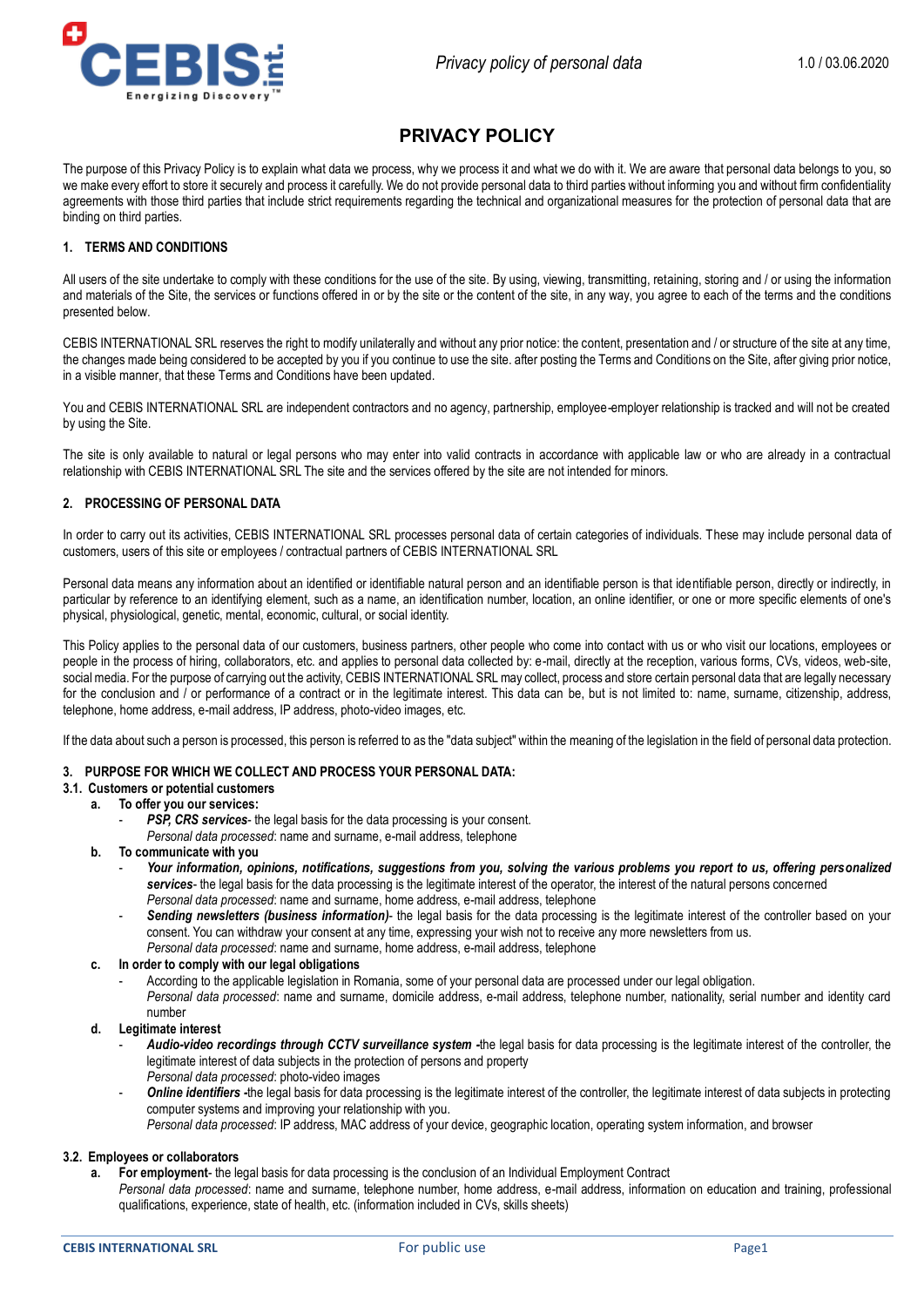



**b. During employment**- the legal basis for data processing is the execution of an Individual Employment Contract and the legal obligations incumbent on the controller (labor law)

*Personal data processed*: name and surname, telephone number, home address, e-mail address, information on education and training, professional qualifications, experience, health, assessments, etc. (information contained in CVs, skills sheets, medical certificates, etc.)

### **c. Legitimate interest**

- *Audio-video recordings through CCTV surveillance system -*the legal basis for data processing is the legitimate interest of the controller, the legitimate interest of data subjects in the protection of persons and property *Personal data processed*: photo-video images
- *Online identifiers -*the legal basis for data processing is the legitimate interest of the controller, the legitimate interest of data subjects in protecting computer systems and improving your relationship with you.
	- *Personal data processed*: IP address, MAC address of your device, geographic location, operating system information, and browser

### **3.3. Visitors**

We use your personal data to ensure the security of you, our property and our staff as well as to comply with national law established during cases of force majeure, e.g. COVID-19 pandemic. In this case, we base the processing of data on the legitimate interest, namely the protection of these spaces, persons, assets and personnel.

Data processed in this context may be your name as well as other personal data that you may provide to us directly at our request, as well as your images recorded using the video surveillance system.

### **3.4. Visitors to our site**

When you access our site, the web server automatically saves access logs (logs) containing the visitor's IP address, the web resource (document) accessed as well as information about the Operating System / Browser used. We store this data to prevent fraud and to ensure the security of your website and information. We also use cookies on our site to improve the browsing experience of all visitors as well as to measure the effectiveness of this website.

**Through cookies we do not collect or process any information on the basis of which the user could be identified.**For more details, see "Cookie Policy". We collect information about how you use our services, such as the types of content you view or interact with, or the frequency and duration of your activities. We collect the contact information you provide.

We collect information from or about the computers, phones, or other devices from which you access our site, depending on the permissions you have granted. Here are some examples of device information we collect:

- attributes such as operating system, hardware version, device settings, file and software names and types, and device identifiers;
- Device locations, including specific geographic locations, such as via GPS, Bluetooth, or Wi-Fi signals.
- connection information, such as the name of your mobile operator or Internet service provider (ISP), browser type, language and time zone, mobile phone number, and IP address.

### **4. TRANSMISSION OF PERSONAL DATA TO THIRD PARTIES**

CEBIS INTERNATIONAL SRL transmits personal data to the following third parties:

- a. Personal data of our clients are transmitted to the public authorities, according to the legal provisions and to our partners for the execution of the contracts in force.
- b. Personal data of employees and collaborators are transmitted to public authorities, according to the legal provisions and to contracted companies (occupational medicine, occupational health and safety, meal vouchers, gift vouchers, etc.).

## **5. DURATION OF PERSONAL DATA PROCESSING**

CEBIS INTERNATIONAL SRL processes:

a. Personal data of the clients for a period of 5 years after the termination of the contract, according to the legal provisions

b. Personal data of employees and collaborators during the employment and then for the duration provided by the labor legislation of the personnel file.

### **6. HOW WE PROTECT PERSONAL DATA**

Personal data is processed securely. CEBIS INTERNATIONAL SRL has taken appropriate technical and organizational measures regarding data security, against unauthorized processing or alteration, against loss or destruction, as well as against unauthorized disclosure and access to personal data transmitted, stored or processed. CEBIS INTERNATIONAL SRL ensures the integrity, availability, confidentiality and authenticity regarding personal data.

CEBIS INTERNATIONAL SRL uses advanced security methods and technologies, together with policies applied to employees and work procedures to protect the processing of personal data, according to the legal provisions in force.

CEBIS INTERNATIONAL SRL has concluded a contract by which the provider of Internet and hosting services ensures that it has taken all security measures, such as: limiting both physical access and remote access, being installed in a data center and periodically audited for security.

CEBIS INTERNATIONAL SRL makes every reasonable, commercially justified effort to protect the personal data we hold, analyze new technologies in the field and, if necessary, apply them to upgrade our security systems. .

We have also implemented appropriate technical and organizational measures to ensure that only personal data necessary for the specified purposes are processed. The principle of implicit data protection will also be followed during the development of new services.

However, despite our efforts to store the information collected in a secure operating environment that is not available to the public, we cannot guarantee the absolute security of this information during transmission or storage in our systems. In the event of a security breach that jeopardizes your privacy or personal information, we agree to inform you of these things, either through the website or through other methods available to us (emails, phone calls, etc.).

### **7. THE RIGHTS OF INDIVIDUALS**

As a holder of personal data, you have a number of rights, including:

- **the right of access** allows you to obtain confirmation that your personal data is processed by us and, if so, what are the relevant details of these processing activities;
- **the right of rectification** allows you to rectify your personal data if it is incorrect;
- **the right to delete** allows you to obtain the deletion of your personal data in certain cases, such as: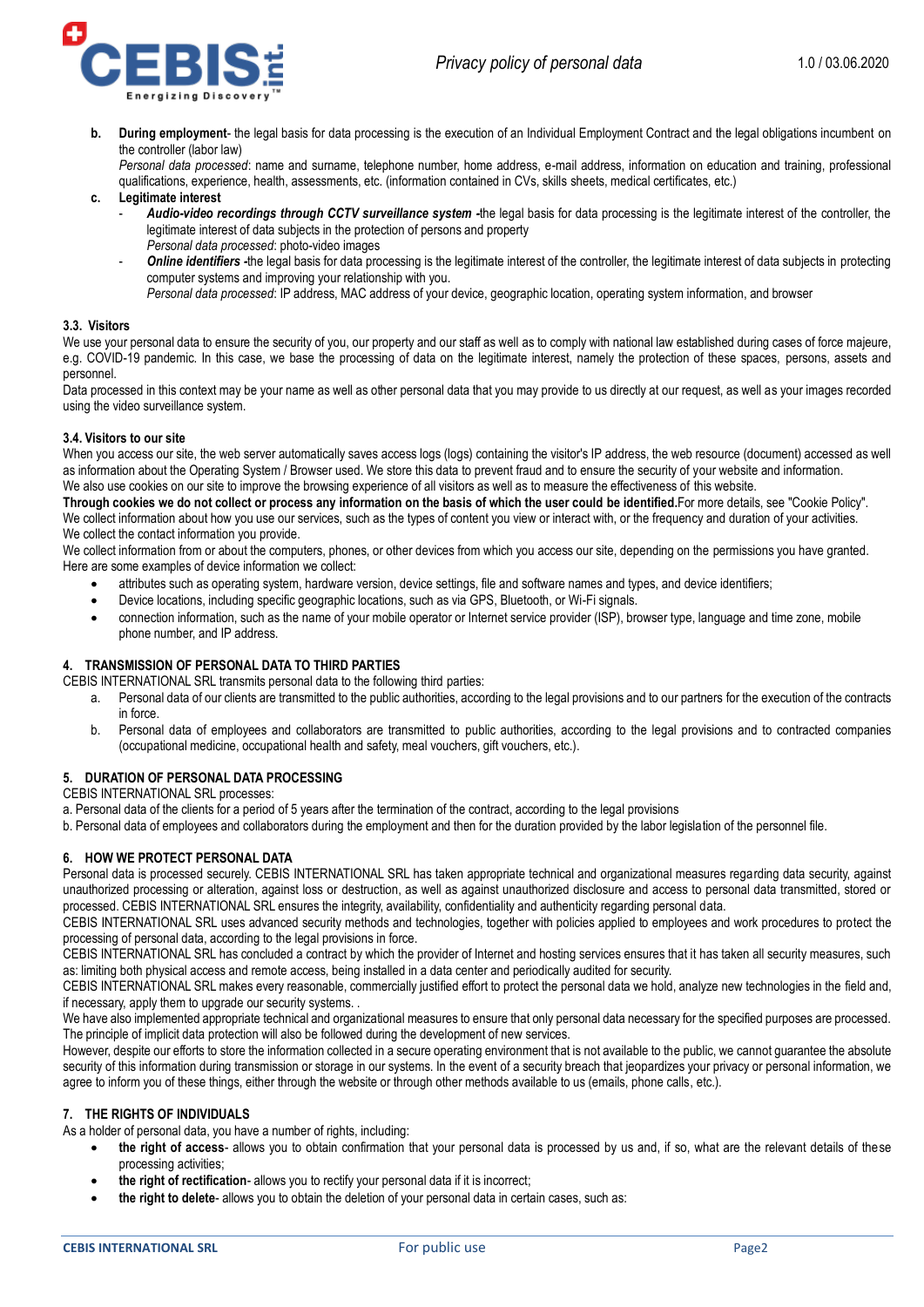

- if the data are no longer necessary in connection with the purposes for which they were collected;
- if the processing was based on your consent and if you have withdrawn your consent, or it has expired or if there is no longer a legal basis for the processing of your personal data;
- a court or regulatory authority has ruled that your personal data in question should be deleted;
- if it turns out that your personal data has been processed illegally.
- **the right to restriction** allows you to obtain the restriction of the processing of your personal data in certain cases, for example, when you challenge the accuracy of your personal data, for a period that allows us to verify this accuracy;
- **the right to object** allows you to object to the further processing of your personal data, under the conditions and within the limits established by law;
- **the right to data portability** allows you to receive the personal data you have provided to us, in a structured, commonly used and legible format, or to pass this data on to another data controller.

You can exercise your rights mentioned above and obtain information regarding the processing of your personal data by submitting to us, as our data controller, a written request or e-mail to: **data.protection@cebis-int.com**

You also have the right to file a complaint with the National Authority for the Supervision of Personal Data Processing, in its capacity as an autonomous central public authority with general competence in the field of personal data protection.

**National Authority for the Supervision of Personal Data Processing**

- **B-dul G-ral. Gheorghe Magheru 28-30, Sector 1, postal code 010336, Bucharest, Romania**
- [www.dataprotection.ro](http://www.dataprotection.ro/)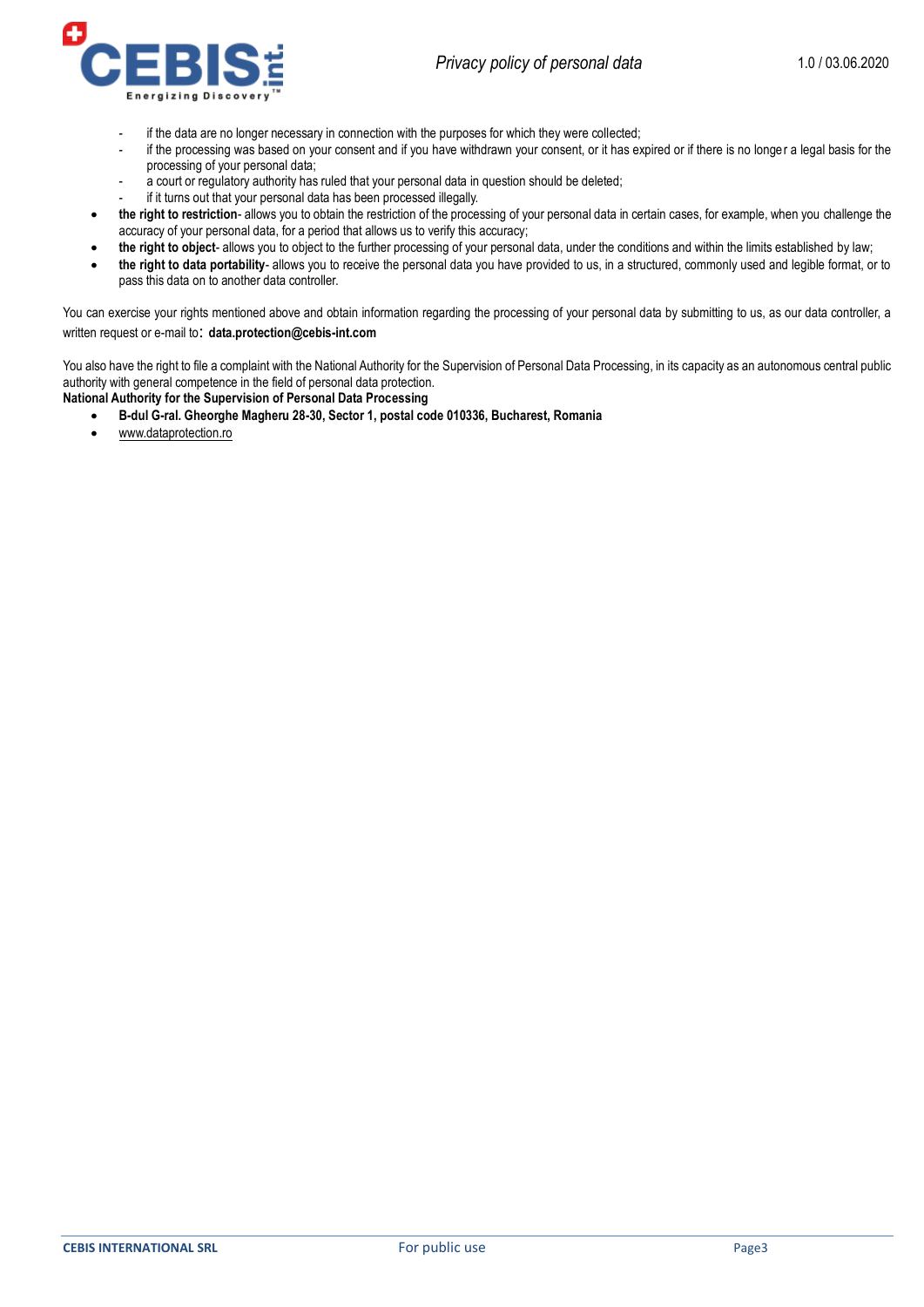

## **POLITICA DE CONFIDENTIALITATE**

Scopul acestei Politici de Confidentialitate este sa va explice ce date prelucram, de ce le prelucram si ce facem cu ele. Suntem constienti ca datele cu caracter personal va apartin, de aceea depunem toate eforturile sa le stocam in siguranta si sa le prelucram cu atentie. Nu oferim date cu caracter personal unor parti terte fara sa va informam și fără să existe acorduri de confidentialitate ferme încheiate cu aceste terțe părti care cuprind cerinte stricte referitoare la măsurile tehnice si organizatorice de protectia datelor cu caracter personal obligatorii pentru terti.

### **1. TERMENI SI CONDITII**

Toti utilizatorii site-ului se obliga sa respecte prezentele conditii pentru utilizarea site-ului. Prin folosirea, vizionarea, transmiterea, retinerea, stocarea si/sau utilizarea informatiilor si materialelor Site-ului, a serviciilor sau a functiilor oferite in sau de site sau a continutului site-ului, in modalitate, dumneavoastra sunteti de acord cu fiecare dintre termenii si conditiile prezentate in continuare.

CEBIS INTERNATIONAL S.R.L. isi rezerva dreptul de a modifica unilateral si fara nicio notificare prealabila: continutul, forma de prezentare si/sau structura siteului in orice moment, modificarile facute fiind considerate a fi acceptate de catre dumneavoastra daca veti continua sa folositi site-ul dupa afisarea Termenilor si Conditiilor pe Site, dupa notificarea in prealabil, in mod vizibil, cu privire la faptul ca prezentii Termeni si Conditii au fost actualizati.

Dumneavoastra si CEBIS INTERNATIONAL S.R.L. sunteti contractori independenti si nicio agentie, parteneriat, relatie angajat – angajator nu este urmarita si nu se va crea prin utilizarea Site-ului.

Site-ul este disponibil doar pentru persoane fizice sau juridice care pot incheia contracte valabile in conformitate cu legislatia aplicabila sau care se afla deja in relatii contractuale cu CEBIS INTERNATIONAL S.R.L. Site-ul si serviciile oferite de site nu sunt destinate minorilor.

## **2. PRELUCRAREA DATELOR CU CARACTER PERSONAL**

Pentru desfasurarea activitatilor sale, CEBIS INTERNATIONAL S.R.L. prelucreaza date cu caracter personal ale anumitor categorii de persoane fizice. Acestea pot include date cu caracter personal ale clientilor, ale utilizatorilor acestui site sau ale colaboratorilor/partenerilor contractuali ai CEBIS INTERNATIONAL S.R.L.

Datele cu caracter personal înseamnă orice informații privind o persoană fizică identificată sau identificabilă iar o persoană identificabilă este acea persoană identificabilă, direct sau indirect, în special prin referire la un element de identificare, cum ar fi un nume, un număr de identificare, date de localizare, un identificator online, sau la unul sau mai multe elemente specifice, proprii identității sale fizice, fiziologice, genetice, psihice, economice, culturale sau sociale.

Această Politică se referă la datele personale ale clienților noștri, ale partenerilor de afaceri, ale altor persoane care intră în contact cu noi sau care vizitează locațiile noastre, angajați sau persoane aflate în proces de angajare, colaboratori etc. și se aplică datelor cu caracter personal colectate prin: e-mail, direct la recepție, formulare diverse, CV-uri, înregistrări video, web-site, social media. În scopul desfășurării activității, CEBIS INTERNATIONAL S.R.L. poate colecta, prelucra și stoca anumite date cu caracter personal necesare din punct de vedere legal, pentru încheierea și/sau executarea unui contract sau din interes legitim. Aceste date pot fi, dar nu se limitează la: nume, prenume, cetățenie, adresă, telefon, adresa de domiciliu, adresa de e-mail, adresa IP, imagini foto-video etc.

In cazul in care datele despre o astfel de persoana sunt prelucrate, aceasta persoana este denumita "*persoana vizata*" in intelesul legislatiei din domeniul protectiei datelor cu caracter personal.

## **3. SCOPUL PENTRU CARE COLECTAM SI PRELUCRAM DATELE DUMNEAVOASTRA CU CARACTER PERSONAL:**

## **3.1. Clienti sau potentiali clienti**

### **a. Pentru a va oferi serviciile noastre:**

- Servicii PSP, CRS temeiul juridic pentru prelucrarea datelor este consimtământul dvs.
	- *Date cu caracter personal prelucrate*: nume si prenume, adresa de e-mail, telefon
- **b. Pentru a comunica cu dumneavoastră**
	- *Informarea dumneavoastra, opinii, sesizări, sugestii din partea dumneavoastră, solutionarea diverselor probleme pe care ni le semnalati, oferirea de servicii personalizate* – temeiul juridic pentru prelucrarea datelor este interesul legitim al operatorului, interesul persoanelor fizice vizate
		- *Date cu caracter personal prelucrate*: nume si prenume, adresa de domiciliu, adresa de e-mail, telefon
	- *Trimiterea de newsletters (informări comerciale)* temeiul juridic pentru prelucrarea datelor este interesul legitim al operatorului pe baza consimtământului dumneavoastră. Vă puteti retrage în orice moment consimtământul, exprimând astfel dorinta dvs de a nu mai primi newsletters din partea noastră.

*Date cu caracter personal prelucrate*: nume si prenume, adresa de domiciliu, adresa de e-mail, telefon

### **c. Pentru a respecta obligatii legale ce ne revin**

- Conform legislatiei aplicabile din Romania, unele date cu caracter personal ale dumneavoastra sunt prelucrate în temeiul obligatiei legale ce ne revine.
- *Date cu caracter personal prelucrate*: nume si prenume, adresa de domiciliu, adresa de e-mail, telefon, cetătenie, seria si numărul actului de identitate
- **d. Interesul legitim**
	- *Inregistrări audio-video prin sistemul de supraveghere CCTV –* temeiul juridic pentru prelucrarea datelor este interesul legitim al operatorului, interesul legitim al persoanelor vizate pentru protejarea persoanelor și a bunurilor *Date cu caracter personal prelucrate*: imagini foto-video
	- *Identificatori online –* temeiul juridic pentru prelucrarea datelor este interesul legitim al operatorului, interesul legitim al persoanelor vizate pentru protejarea sistemelor informatice și îmbunătătirea relatiei cu dvs.
	- *Date cu caracter personal prelucrate*: adresa IP, adresa MAC a dispozitivului dvs, localizare geografică, informatii despre sistemul de operare si browser-ul dvs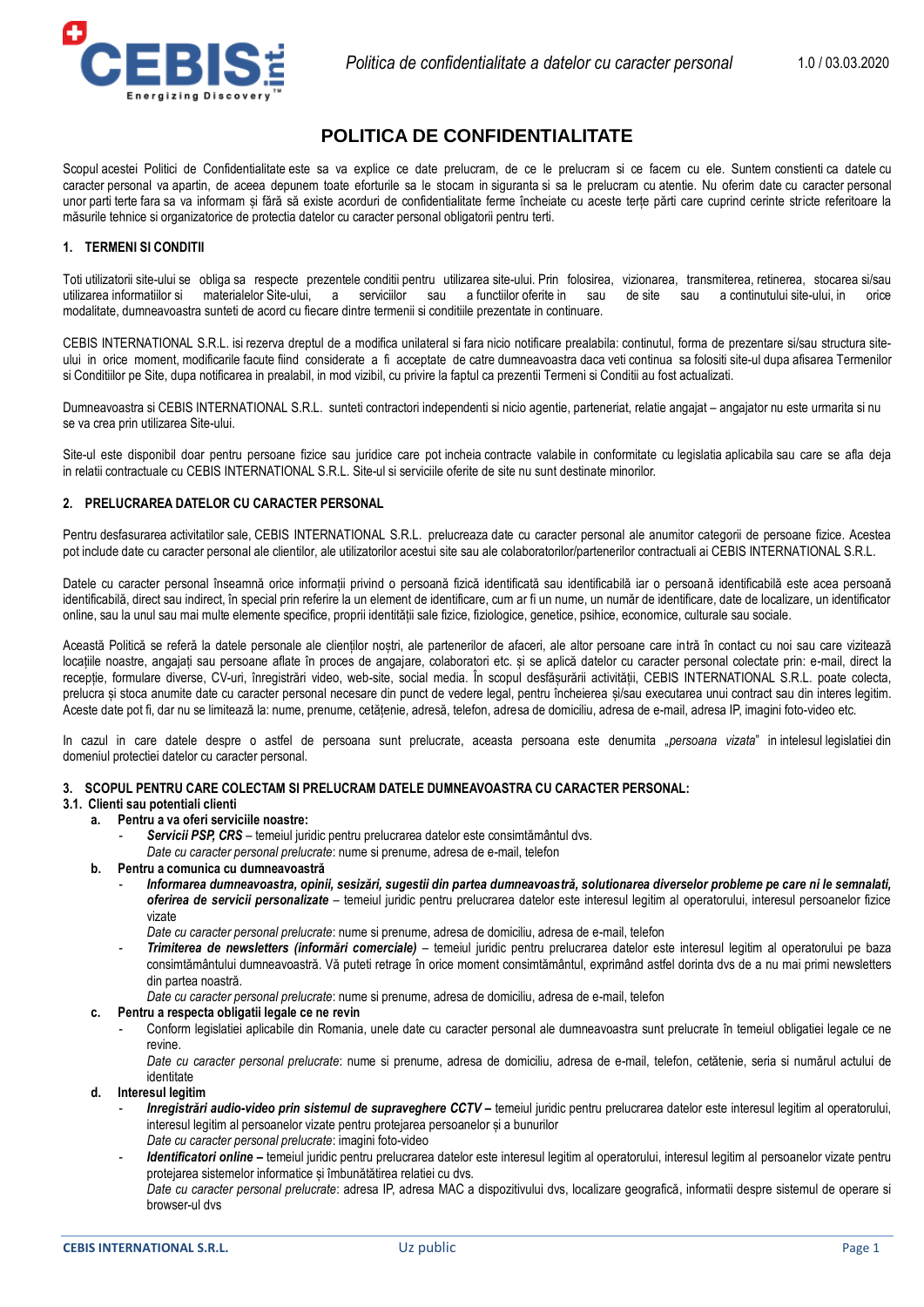

### **3.2. Angajati sau colaboratori**

- **a. Pentru angajare**  temeiul juridic pentru prelucrarea datelor este încheierea unui Contract Individual de Muncă *Date cu caracter personal prelucrate*: nume si prenume, telefon, adresa de domiciliu, adresa de e-mail, informatii privind educatia si instruirea, calificări profesionale, experientă, stare de sănătate etc. (informatii cuprinse în CV-uri, fișe de aptitudini)
- **b. Pe durata angajarii** temeiul juridic pentru prelucrarea datelor este executarea unui Contract Individual de Muncă și obligațiile legale care îi revin operatorului (legislatia muncii) *Date cu caracter personal prelucrate*: nume si prenume, telefon, adresa de domiciliu, adresa de e-mail, informatii privind educatia si instruirea, calificări profesionale, experientă, stare de sănătate, evaluări etc. (informatii cuprinse în CV-uri, fișe de aptitudini, certificate de concedii medicale etc.)
- **c. Interesul legitim**
	- *Inregistrări audio-video prin sistemul de supraveghere CCTV –* temeiul juridic pentru prelucrarea datelor este interesul legitim al operatorului, interesul legitim al persoanelor vizate pentru protejarea persoanelor și a bunurilor
	- *Date cu caracter personal prelucrate*: imagini foto-video Identificatori online - temeiul juridic pentru prelucrarea datelor este interesul legitim al operatorului, interesul legitim al persoanelor vizate pentru protejarea sistemelor informatice și îmbunătătirea relatiei cu dvs. *Date cu caracter personal prelucrate*: adresa IP, adresa MAC a dispozitivului dvs, localizare geografică, informatii despre sistemul de operare si browser-ul dvs

### **3.3. Vizitatori**

Utilizăm datele dumneavoastră personale pentru a asigura securitatea dumneavoastră, a bunurilor și personalului nostru precum si in vederea respectarii legislatiei nationale stabilite pe durata cazurilor de forta majora, ex. pandemia COVID-19. În acest caz, ne bazăm procesarea datelor pe interesul legitim și anume protecția acestor spatii, persoane, active și personal.

Date prelucrate în acest context pot fi numele dumneavoastră precum și alte date cu caracter personal pe care ni le puteți furniza direct, la solicitarea noastră, precum și imaginile dumneavoastră înregistrate cu ajutorul sistemului de supraveghere video.

### **3.4. Vizitatori ai site-ului nostru**

In momentul în care accesați site-ul nostru, serverul de web salvează în mod automat loguri (jurnale) de accesare ce conțin adresa IP a vizitatorului, resursa (documentul) web accesata precum și informații despre Sistemul de Operare/Browserul utilizat. Stocăm aceste date pentru a preveni frauda și pentru a asigura securitatea website-ului și a informațiilor.

De asemenea, pe site-ul nostru folosim **module cookie** pentru a îmbunătăți experiența de navigare a tuturor vizitatorilor precum și pentru a măsura eficiența acestui website.

**Prin intermediul modulelor cookie nu colectăm și nu procesăm nicio informație pe baza căreia utilizatorul ar putea fi identificat.** Pentru mai multe detalii, accesați "**Politica de utilizare a modulelor cookie**".

Colectăm informații despre modul în care utilizati serviciile noastre, cum ar fi tipurile de conținut pe care le vizualizati sau cu care interacționati, sau frecvența și durata activităților dumneavoastră.

Colectăm informațiile de contact pe care ni le oferiti.

Colectăm informații de pe sau despre computerele, telefoanele sau celelalte dispozitive de pe care accesati site-ul nostru, în funcție de permisiunile pe care le-ati acordat.

Iată câteva exemple de informații despre dispozitiv pe care le colectăm:

- atribute, cum ar fi sistemul de operare, versiunea de hardware, setările dispozitivului, numele și tipurile de fișiere și de software și identificatorii de dispozitiv;
- locațiile dispozitivului, inclusiv locațiile geografice specifice, cum ar fi prin intermediul semnalelor GPS, Bluetooth sau Wi-Fi;
- informații despre conexiune, cum ar fi numele operatorului de telefonie mobilă sau numele furnizorului de servicii de Internet (ISP), tipul browserului, limba și fusul orar, numărul de telefon mobil și adresa IP.

### **4. CUM PROTEJĂM DATELE CU CARACTER PERSONAL**

**5.** Datele personale sunt prelucrate în condiții de siguranță. CEBIS **TRANSMITEREA DE DATE CU CARACTER PERSONAL CĂTRE TERTI**

CEBIS INTERNATIONAL S.R.L. transmite date cu caracter personal următorilor terti:

- a. Date cu caracter personal ale clientilor nostri se transmit autoritătilor publice, conform prevederilor legale și partenerilor nostri pentru executarea contractelor în vigoare
- b. Date cu caracter personal ale angajatilor si colaboratorilor se transmit la autorităti publice, conform prevederilor legale și la societăti contractate (medicina muncii, sănătate și securitate ocupatională, bonuri de masă, tichete cadou etc.)

## **6. DURATA PRELUCRĂRII DATELOR CU CARACTER PERSONAL**

CEBIS INTERNATIONAL S.R.L. prelucrează:

a. Date cu caracter personal ale clientilor pe o perioadă de 5 ani după încetarea contractului, conform prevederilor legale

b. Date cu caracter personal ale angajatilor si colaboratorilor pe durata angajării și apoi pe durata prevăzută de legislatia muncii a dosarului de personal.

INTERNATIONAL S.R.L. a luat măsuri tehnice și organizaționale adecvate privind securitatea datelor, împotriva prelucrării sau a alterării neautorizate, împotriva pierderii sau a distrugerii, precum și împotriva dezvăluirii si a accesului neautorizat la datele personale transmise, stocate sau prelucrate. CEBIS INTERNATIONAL S.R.L. asigură integritatea, disponibilitatea, confidentialitatea și autenticitatea în ceea ce privește datele cu caracter personal.

CEBIS INTERNATIONAL S.R.L. utilizează metode si tehnologii de securitate avansate, împreună cu politici aplicate salariaților și procedurilor de lucru pentru a proteja prelucrarea datelor cu caracter personal, conform prevederilor legale în vigoare.

CEBIS INTERNATIONAL S.R.L. are încheiat un contract prin care furnizorul de servicii de Internet și găzduire asigură că a luat toate măsurile de securitate, cum ar fi: limitarea atât a accesului fizic cât și a accesului de la distanță, fiind instalat într-un centru de date și supus periodic unui audit de securitate.

CEBIS INTERNATIONAL S.R.L. depune toate eforturile rezonabile, justificate din punct de vedere comercial pentru a proteja datele cu caracter personal pe care le deținem, analizăm noile tehnologii în domeniu si, atunci și dacă este cazul, le aplicăm în vederea upgrade-ului sistemelor noastre de securitate.